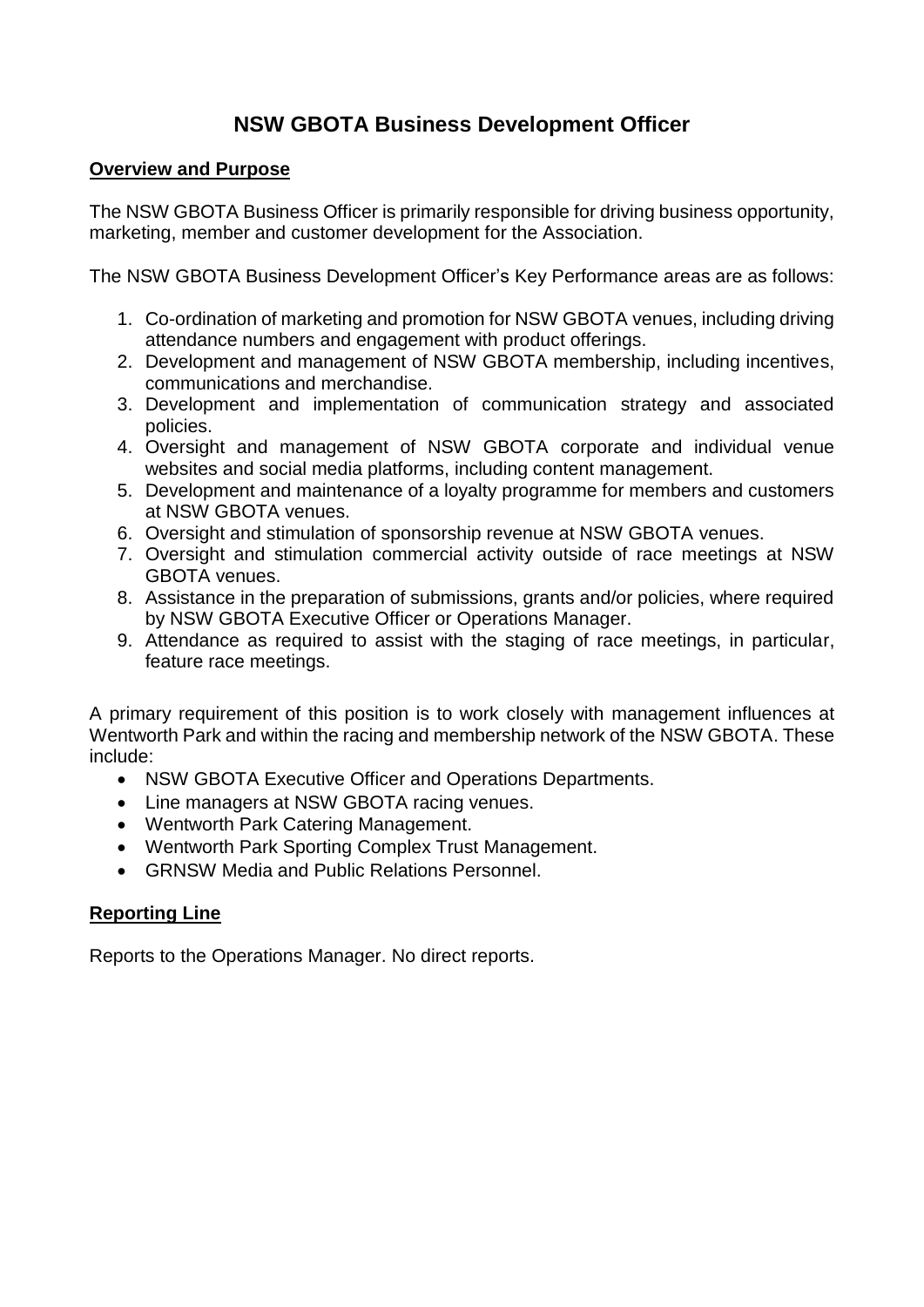## **Keys Performance Areas**

1. Co-ordination of marketing and promotion for NSW GBOTA venues, including driving attendance numbers and engagement with product offerings.

| Role                                                                                                                                                                                                                                                                             | <b>Required Outcome</b>                                                                                                                                                                                                                                                                                                                                                                                     |
|----------------------------------------------------------------------------------------------------------------------------------------------------------------------------------------------------------------------------------------------------------------------------------|-------------------------------------------------------------------------------------------------------------------------------------------------------------------------------------------------------------------------------------------------------------------------------------------------------------------------------------------------------------------------------------------------------------|
| Work with the Operations Manager<br>$\bullet$<br>in reviewing the Business and<br>Marketing plans, so as to assist with<br>the annual business/marketing<br>planning for NSW GBOTA racing<br>venues.                                                                             | Undertake review and adjust where<br>$\bullet$<br>required business plans for all NSW<br><b>GBOTA</b> within four weeks of<br>employment and annually<br>thereafter.                                                                                                                                                                                                                                        |
| <b>Ensure that Business and Marketing</b><br>$\bullet$<br>Plans establish target markets and<br>growth opportunities, based on time<br>slots, racing meeting class and local<br>demographics.                                                                                    | Demonstrate growth in key sectors<br>$\bullet$<br>such as attendance, wagering, bar<br>and catering achieved through<br>targeted marketing initiatives.                                                                                                                                                                                                                                                     |
| <b>Ensure that Operations and</b><br>$\bullet$<br>Catering management are focussed<br>on sales growth and provision of<br>food and bar catering in line with<br>customer needs.                                                                                                  | Demonstrate ability to analyse<br>$\bullet$<br>trends and deliver growth in<br>catering revenue via food and bar<br>sales.                                                                                                                                                                                                                                                                                  |
| Develop benchmarking with<br>$\bullet$<br><b>Operations Manager for</b><br>implementation at all NSW GBOTA<br>tracks.                                                                                                                                                            | Set clear and realistic numerical<br>$\bullet$<br>KPI's with Operations Manager for<br>implementation with race venue<br>management.                                                                                                                                                                                                                                                                        |
| Ensure that all race venue Business<br>Plans have regard for key local<br>stakeholders connected to or<br>influential over the business of the<br>venue.                                                                                                                         | Detail stakeholder engagement<br>opportunities in Business Plans<br>which demonstrate that the NSW<br><b>GBOTA</b> racing venues understand<br>the relationship mix impacting on<br>their business activities and further<br>that it is a responsible and socially<br>conscious organisation.                                                                                                               |
| <b>Ensure that the Business Plan</b><br>$\bullet$<br>details promotional activity for<br>feature race meetings and further,<br>that the plan regard for relationship<br>and promotion of Greyhounds As<br>Pets and Greenhounds programs<br>and other animal welfare initiatives. | Demonstrate that effective<br>$\bullet$<br>promotional activities have been<br>planned for that are in line with the<br>status of the race meeting and are<br>cost efficient. Detail<br>GAP/Greenhounds engagement<br>opportunities and other animal<br>welfare initiatives in the Business<br>Plan which reinforce the NSW<br><b>GBOTA's commitment to total</b><br>lifecycle management of<br>greyhounds. |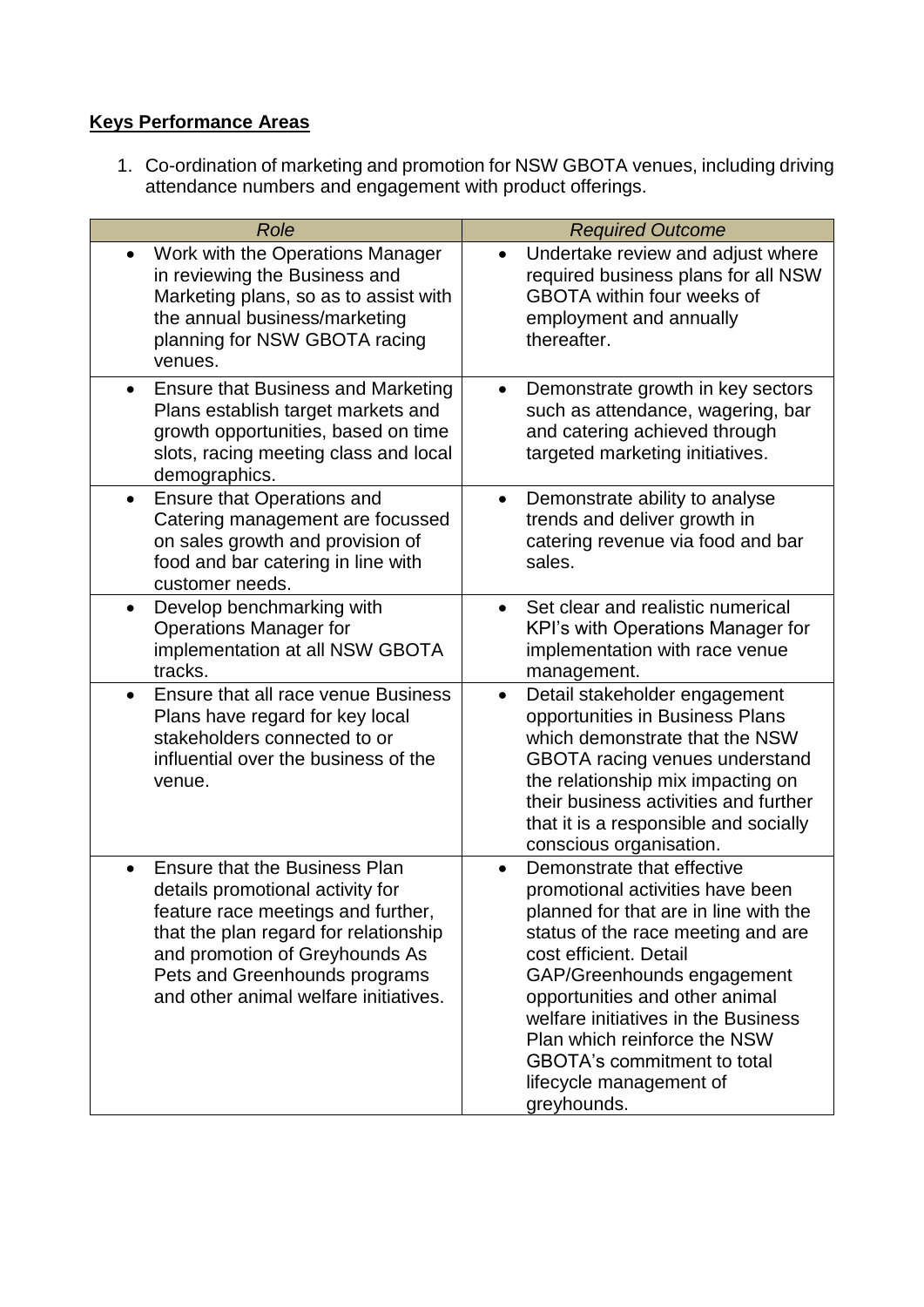2. Development and management of NSW GBOTA membership, including incentives, communications and merchandise.

| Role                                                    | <b>Required Outcome</b>                                                                                                                                                                                                                                  |
|---------------------------------------------------------|----------------------------------------------------------------------------------------------------------------------------------------------------------------------------------------------------------------------------------------------------------|
| <b>Review current NSW GBOTA</b><br>membership benefits. | Deliver status report, comparing to<br>other Membership organisations,<br>within 6 weeks of commencement<br>on current memberships benefits<br>and identified changes that can be<br>made to increase membership<br>numbers.                             |
| Implement and promote NSW<br>GBOTA membership benefits. | Implement approved membership<br>$\bullet$<br>benefits and drive membership<br>numbers for the NSW GBOTA to<br>agreed timelines following review of<br>status report.                                                                                    |
| Review, alter and monitor<br>membership communications. | Improve communication channels to<br>ensure timely and open<br>communication with membership.                                                                                                                                                            |
| Review, alter and implement<br>merchandise needs        | Undertake a review of merchandise<br>provided and how services can be<br>improved within first 8 weeks.<br>Implement proposed changes within<br>6 months – including liaising with<br>Operations Manager on changes<br>required to point of sale system. |

3. Development and implementation of communication strategy and associated policies.

| Role                                                                                                                          | <b>Required Outcome</b>                                         |
|-------------------------------------------------------------------------------------------------------------------------------|-----------------------------------------------------------------|
| Draft and consult with Executive<br><b>Officer and Operations Manager</b><br>regarding Association<br>communication strategy. | Implement approved strategy and<br>oversee adherence to policy. |
| Develop and implement associated<br>communication policies as required.                                                       | Implement approved policies and<br>oversee adherence to policy. |

4. Oversight and management of NSW GBOTA main and individual venue websites and social media platforms, including content management.

| Role                                                                                       | <b>Required Outcome</b>                                                                                                                                                                                 |
|--------------------------------------------------------------------------------------------|---------------------------------------------------------------------------------------------------------------------------------------------------------------------------------------------------------|
| <b>Review current NSW GBOTA</b><br>website, alter where required and<br>manage thereafter. | Assist in website reconstructions as<br>required from time to time.<br>Maintain NSW GBOTA website on a<br>timely schedule to ensure<br>information is relevant, accurate and<br>consistently refreshed. |
| Review current venue websites;                                                             | Oversee the maintenance of venue                                                                                                                                                                        |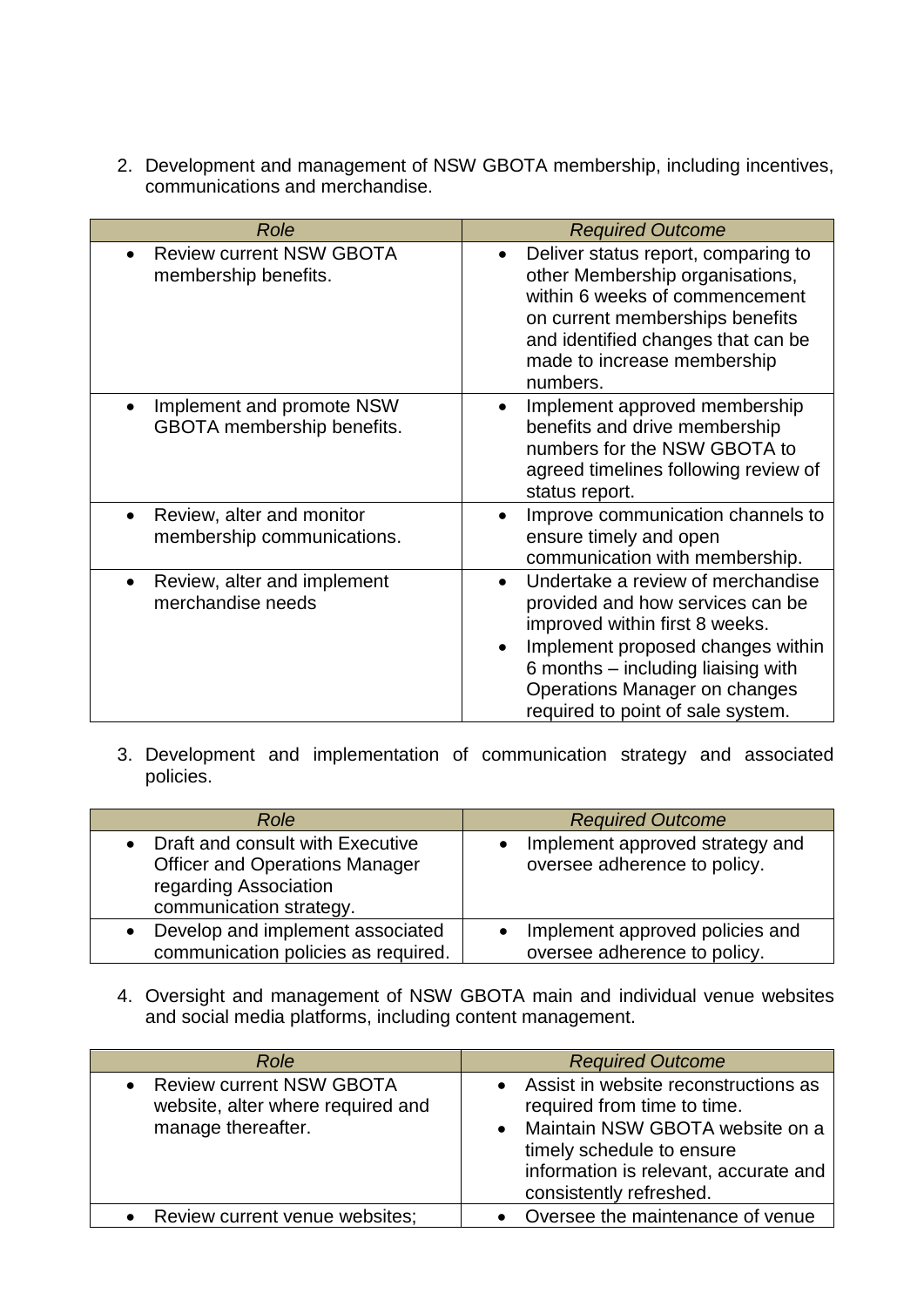| provide a status report and<br>strategies to manage.                                                                                                                                         | websites on a timely schedule to<br>ensure current information is<br>relevant, accurate and consistently<br>refreshed.                                                                                                                                                                                            |
|----------------------------------------------------------------------------------------------------------------------------------------------------------------------------------------------|-------------------------------------------------------------------------------------------------------------------------------------------------------------------------------------------------------------------------------------------------------------------------------------------------------------------|
| Review current NSW GBOTA &<br>$\bullet$<br>venue social media accounts and<br>establish each platforms' role in the<br>communication strategy.                                               | Ensure NSW GBOTA is utilising<br>$\bullet$<br>Social Media platforms to benefit<br>the Association's business and<br>advocacy objectives.                                                                                                                                                                         |
| Develop and implement content<br>$\bullet$<br>strategy to ensure NSW GBOTA<br>and venue websites are constantly<br>updated.                                                                  | Collaborate with Line Managers and<br>$\bullet$<br>Operations Manager to ensure<br>NSW GBOTA website, venue<br>websites and Social Media<br>platforms have new and regular<br>postings which generate desired<br>traffic.<br>Undertake content as required to<br>$\bullet$<br>aid the delivery of regular content |
| Develop content ideas, relevant to<br>$\bullet$<br>the NSW GBOTA as a track<br>operator and membership<br>organisation, and liaise with<br>relevant personnel to have material<br>published. | Production of monthly key articles<br>$\bullet$<br>for benefit of customers and<br>members.                                                                                                                                                                                                                       |
| Develop and implement educational<br>$\bullet$<br>information for the benefit of<br>employees, members and wider<br>community.                                                               | Production of quarterly<br>$\bullet$<br>articles/multimedia which has critical<br>educational benefit for staff,<br>members and community                                                                                                                                                                         |
| Review current sales websites and<br>service listings relevant to the<br>Greyhound industry.                                                                                                 | Provide a report on current entities<br>$\bullet$<br>in the sales and service listing<br>market                                                                                                                                                                                                                   |
| Prepare an initial report on market<br>opportunities and develop proposal<br>as to business opportunity within<br>this sector for the NSW GBOTA.                                             | Deliver report within 8 weeks of<br>employment. Outlining possible<br>commercial opportunities for the<br>NSW GBOTA websites.                                                                                                                                                                                     |
| Implement sales and service listing<br>$\bullet$<br>and or other commercial<br>opportunities to the website.                                                                                 | Where approved by Management/<br>$\bullet$<br>NSW GBOTA Board of Directors,<br>implement profitable commercial<br>activities on the websites within<br>agreed time period.                                                                                                                                        |

5. Development and maintenance of a loyalty programme for members and customers at NSW GBOTA venues.

| Role                             | <b>Required Outcome</b>                         |
|----------------------------------|-------------------------------------------------|
| Review loyalty opportunities and | • Present report outlining what loyalty         |
| Association membership benefits  | opportunities could be undertaken               |
| across NSW GBOTA venues.         | at all NSW GBOTA venues.                        |
| Implement venue and member       | Implement approved loyalty                      |
| loyalty programme.               | program to agreed time lines.                   |
| Manage and grow Loyalty Program. | Demonstrate ability to analyse and<br>$\bullet$ |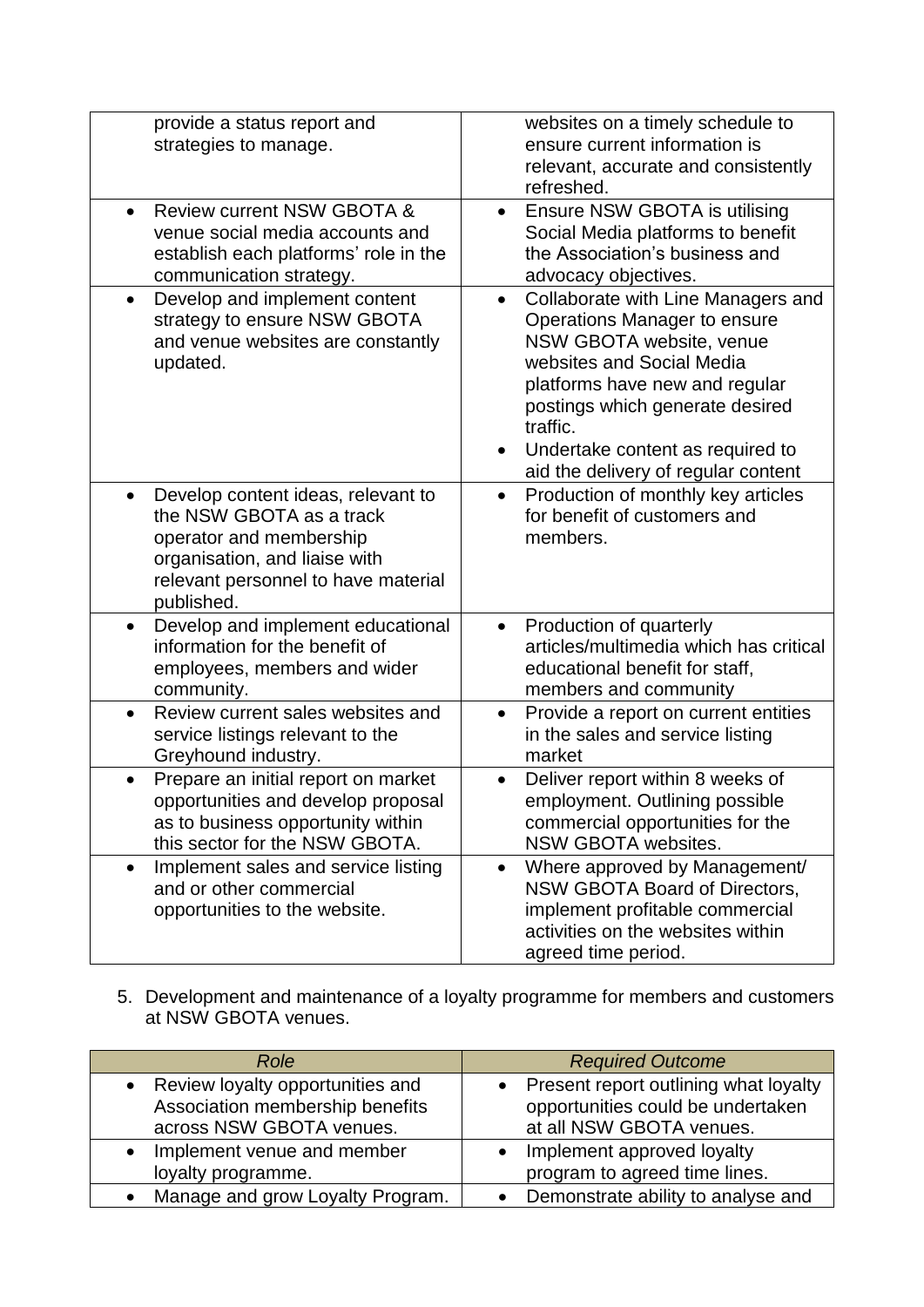| improve loyalty program, including<br>member information, newsletters, |
|------------------------------------------------------------------------|
| promotions and offerings.                                              |

6. Oversight and stimulation of sponsorship revenue at NSW GBOTA racing venues.

| Role                                                                                                                      | <b>Required Outcome</b>                                                                                                                                             |
|---------------------------------------------------------------------------------------------------------------------------|---------------------------------------------------------------------------------------------------------------------------------------------------------------------|
| Develop and pitch new sponsorship<br>proposal to prospective clients.                                                     | • Demonstrate consistent efforts to<br>obtain sponsorship revenue for the<br>Association.                                                                           |
| Assist with development of<br>opportunities and proposals for<br>NSW GBOTA venues in<br>consultation with Line Managers.  | Demonstrate opportunities have<br>$\bullet$<br>been identified for all NSW GBOTA<br>tracks, and assistance provided in<br>proposal drafting for Line<br>Management. |
| Assist with current sponsorship<br>client management as requested by<br><b>Operations Manager / Executive</b><br>Officer. | Demonstrate ability to effectively<br>$\bullet$<br>manage current sponsor relations<br>as directed.                                                                 |

7. Oversight and stimulation commercial activity outside of race meetings at NSW GBOTA venues.

| Role                                                                                                           | <b>Required Outcome</b>                                                               |
|----------------------------------------------------------------------------------------------------------------|---------------------------------------------------------------------------------------|
| Identify opportunities for non-race<br>$\bullet$<br>day commercial activity at all NSW<br><b>GBOTA</b> venues. | • Prepare proposal on initiatives to<br>non-race day commercial activity<br>venue use |
| Drive strategy to maximise non race                                                                            | • Assist in the attraction and use of                                                 |
| meeting commercial activity at all                                                                             | NSW GBOTA venues 10% above                                                            |
| NSW GBOTA venues.                                                                                              | 2016/17 figures                                                                       |
| • Support Line Managers in the                                                                                 | • Assist delivery of one event in first                                               |
| development of community events,                                                                               | year at each GBOTA track; which                                                       |
| including those with an animal                                                                                 | facilitates adopted greyhound                                                         |
| welfare and greyhound adoption                                                                                 | community, including engagement                                                       |
| focus.                                                                                                         | with GRNSW.                                                                           |

8. Assistance in the preparation of submissions, grants and/or policies, where required by NSW GBOTA Executive Officer or Operations Manager.

| Role                                                                          | <b>Required Outcome</b>                                                                                                             |
|-------------------------------------------------------------------------------|-------------------------------------------------------------------------------------------------------------------------------------|
| Identification of grant opportunities<br>for funding of significant projects. | Provide a status report within 8<br>$\bullet$<br>weeks of grant opportunities and<br>project available.                             |
| Commence grant submission.                                                    | Work with respective other<br>$\bullet$<br>employees and contractors to lodge<br>1 grant application per 6 months of<br>employment. |
| Assist with policy development<br>where requested.                            | • Provide timely assistance to<br><b>Executive Officer and/or Operations</b>                                                        |